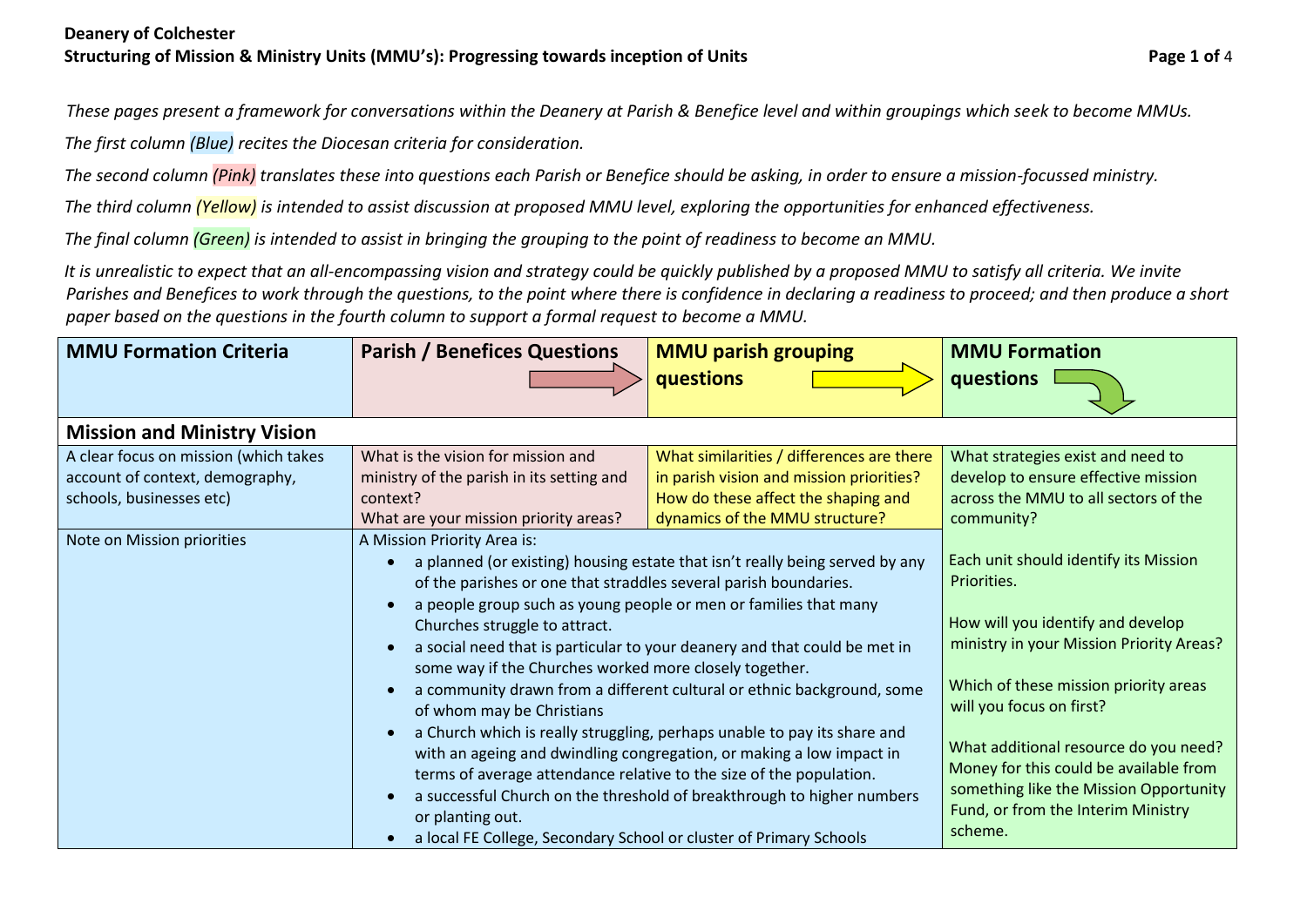# **Deanery of Colchester**

### **Structuring of Mission & Ministry Units (MMU's): Progressing towards inception of Units Page 2 of** 4

| Growth in every congregation and                      | How does the parish vision set out       | What opportunities are there for         | Or you could use one of your own          |  |  |
|-------------------------------------------------------|------------------------------------------|------------------------------------------|-------------------------------------------|--|--|
| ministry (i.e. this is not an initiative for          | initiatives for planned and sustained    | parishes to collaborate in developing    | posts; or raise money for the post        |  |  |
| closing congregations or buildings,                   | growth?                                  | planned and sustained growth across      | yourselves.                               |  |  |
| unless they are no longer sustainable or              |                                          | the MMU?                                 |                                           |  |  |
| appropriate for future mission and                    |                                          |                                          | What steps may need to be taken to        |  |  |
| ministry opportunities)                               |                                          |                                          | ensure no congregation is left behind?    |  |  |
|                                                       |                                          |                                          |                                           |  |  |
| Working with all ages and with                        | How 'all age focussed' is the parish     | What opportunities are there to share    |                                           |  |  |
| particular reference to children, young               | vision for mission and growth?           | experience/ expertise /spiritual gifting |                                           |  |  |
| people schools and young adults                       |                                          | to encourage mission and ministry that   |                                           |  |  |
|                                                       |                                          | reach all ages?                          |                                           |  |  |
| Pioneer and mixed-economy working,                    | Are 'fresh expressions' and the reaching | What can parishes learn from one         |                                           |  |  |
| including formation of new                            | of new 'communities' part of the parish  | another in the developing of fresh       |                                           |  |  |
| congregations where appropriate                       | vision for mission and growth            | expressions/ new faith communities?      |                                           |  |  |
| <b>Mission and Ministry Resourcing</b>                |                                          |                                          |                                           |  |  |
| Collaboration between clergy and lay                  | Do current clergy and lay relationships  | What initial steps could be made to      | To what extent is there a common          |  |  |
| people, within and between units                      | encourage collaborative working in       | encourage MMU parishes, their            | understanding of ministry within the      |  |  |
|                                                       |                                          |                                          |                                           |  |  |
| (subject to any limits of                             | single parish and multiple parish        | leaders, representatives to begin a      | proposed MMU?                             |  |  |
| legislation/resolutions)                              | settings? If not what strategy do we     | process of collaboration in the          |                                           |  |  |
|                                                       | need to ensure closer participation and  | development of an MMU?                   |                                           |  |  |
|                                                       | collaboration in ministry together?      |                                          |                                           |  |  |
| Avoid abuses of power so that the                     | Are Parish/Benefice leadership           | How can we affirm one another in         | How can we affirm one another in          |  |  |
| distinctive, God-given charisms of each               | structures healthy and appropriate to    | working together as people and           | worker together as an MMU without         |  |  |
| church community can be appropriately                 | the context?                             | parishes - distinctive but one body in   | losing our identity but seeking to be the |  |  |
| affirmed.                                             |                                          | Christ?                                  | <b>Body of Christ?</b>                    |  |  |
| Sustainability in terms of ministry and               | Is the parish vision for mission and     | How might parishes come together to      | How will we ensure that we develop        |  |  |
| mission resources.                                    | ministry regularly reviewed to ensure    | create a more sustainable vision for     | the MMU to be a sustainable and           |  |  |
|                                                       | its sustainability?                      | mission and ministry together?           | growing entity?                           |  |  |
| Mission and Ministry Sustainability and affordability |                                          |                                          |                                           |  |  |
| Affordability for the needed stipendiary              | How robust are parish finances? Is       | How might parishes collaborate in        | What specific resources might be          |  |  |
| clergy and paid lay staff, inc working                | there a regular accountability to good   | supporting one another? What             | shared within the proposed MMU?           |  |  |
| expenses of all ministers/employees                   | stewardship and giving of time, talent   | imaginative and creative sharing of      |                                           |  |  |
| (within the diocesan framework for                    | and money?                               | resources could be developed             |                                           |  |  |
| mutual support)                                       |                                          | together?                                |                                           |  |  |
|                                                       |                                          |                                          |                                           |  |  |
|                                                       |                                          |                                          |                                           |  |  |
|                                                       |                                          |                                          |                                           |  |  |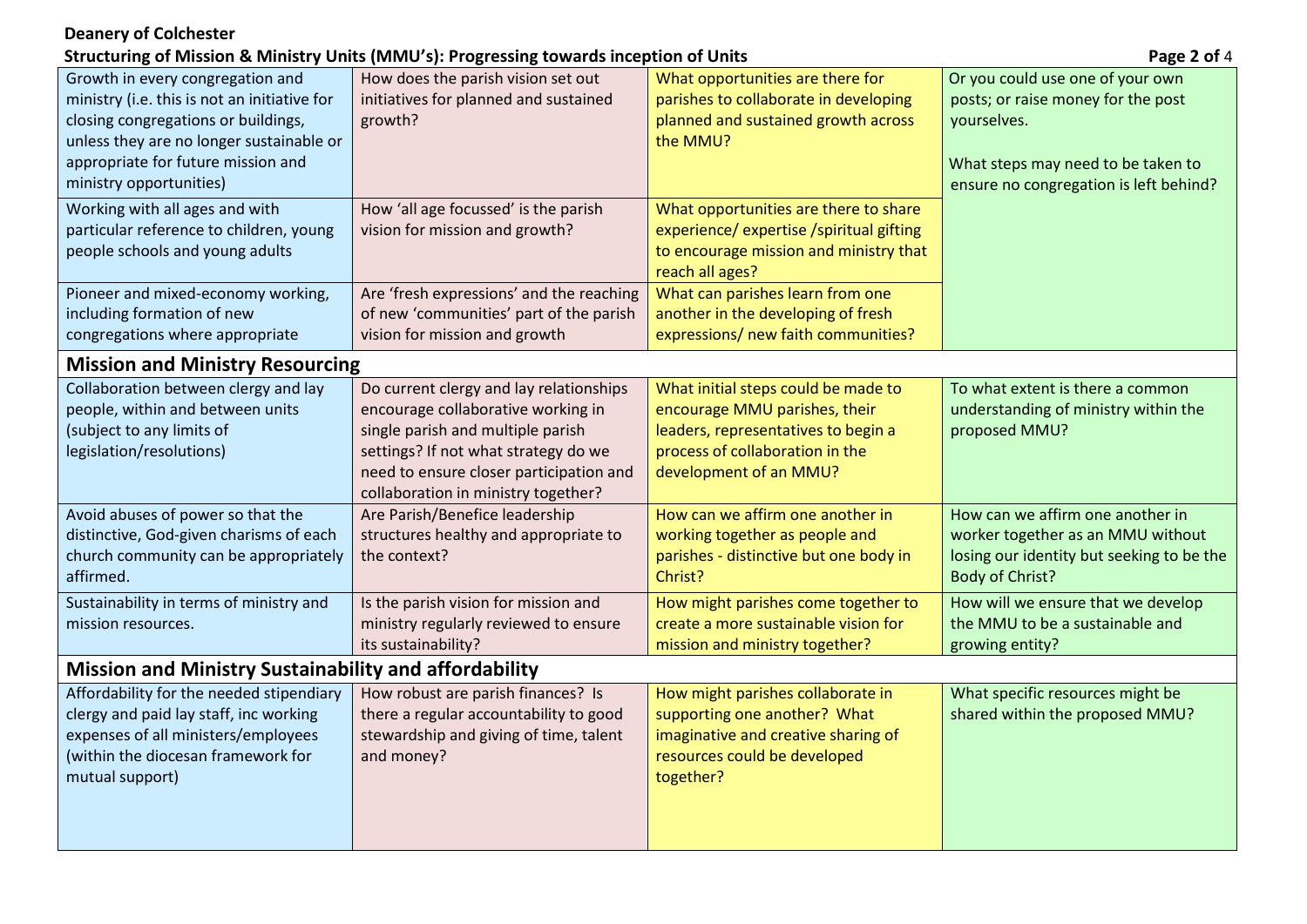### **Deanery of Colchester**

## **Structuring of Mission & Ministry Units (MMU's): Progressing towards inception of Units Page 3 of** 4

| Commitment to mutual generosity with<br>their God-given resources within and<br>beyond the unit.                                                                                                                                                                                                  | What does the parish understand by<br>mutual generosity?<br>In the light of the new parish share | In the light of the new parish share<br>scheme, how can mutual generosity be<br>developed as a key principle in the                                                                                                                   | In the light of the new parish share<br>scheme, how can mutual generosity be<br>developed as a key principle in the                                                                                                                                                                                                                                                                                                                                                                                                                                                                                                         |
|---------------------------------------------------------------------------------------------------------------------------------------------------------------------------------------------------------------------------------------------------------------------------------------------------|--------------------------------------------------------------------------------------------------|---------------------------------------------------------------------------------------------------------------------------------------------------------------------------------------------------------------------------------------|-----------------------------------------------------------------------------------------------------------------------------------------------------------------------------------------------------------------------------------------------------------------------------------------------------------------------------------------------------------------------------------------------------------------------------------------------------------------------------------------------------------------------------------------------------------------------------------------------------------------------------|
|                                                                                                                                                                                                                                                                                                   | scheme, how can mutual generosity be                                                             | collaboration of parishes?                                                                                                                                                                                                            | gathered MMU setting?                                                                                                                                                                                                                                                                                                                                                                                                                                                                                                                                                                                                       |
|                                                                                                                                                                                                                                                                                                   | developed as a key principle in the<br>Parish                                                    |                                                                                                                                                                                                                                       |                                                                                                                                                                                                                                                                                                                                                                                                                                                                                                                                                                                                                             |
| What is the initial ministry plan $-$<br>including deployment of stipendiary,<br>non-stipendiary, ordained, and lay<br>ministers; how the sustainable<br>minimum number of stipendiary clergy<br>will be reached by 2025; and how<br>vocations of all sorts are to be<br>discerned and developed. | How are vocations being sought and<br>celebrated in the parish?                                  | What do we need to do as an MMU to<br>ensure the church continues to grow?<br>What will parishes do together to<br>ensure vocations of all kinds are<br>developed and the God given gifts of<br>the people are realised and released? | What potential problems can you<br>identify in the period leading up to<br>2025?<br>In the light of less ordained ministerial<br>resource being available, what strategy<br>will we need to apply to ensure a<br>sustainable ministry?                                                                                                                                                                                                                                                                                                                                                                                      |
| <b>Agreement and Commissioning</b>                                                                                                                                                                                                                                                                |                                                                                                  |                                                                                                                                                                                                                                       |                                                                                                                                                                                                                                                                                                                                                                                                                                                                                                                                                                                                                             |
| <b>MMU Functionality</b>                                                                                                                                                                                                                                                                          |                                                                                                  |                                                                                                                                                                                                                                       |                                                                                                                                                                                                                                                                                                                                                                                                                                                                                                                                                                                                                             |
| The Unit Name (e.g. partnership,<br>network, community, covenant,<br>commonwealth, alliance. Thus 'unit'<br>remains an internal organisational<br>word)                                                                                                                                           |                                                                                                  |                                                                                                                                                                                                                                       | There are a variety of different<br>organisational words that might be<br>appropriate to describe your MMU.<br>Obviously, the different 'titles' are<br>more than just a play on words, in that<br>they describe differing relationships.<br>Which of these words best describes<br>how you understand the relationship<br>between the parishes in the proposed<br>MMU at this present time?<br>Which of these words best describes<br>how you envisage the relationship<br>between the parishes in the proposed<br>MMU once the process has been<br>completed?<br>What is your preferred name for your<br>proposed 'Unit'? |
| The initial structure(s) for the unit                                                                                                                                                                                                                                                             |                                                                                                  |                                                                                                                                                                                                                                       | What shape/ formation or structure will                                                                                                                                                                                                                                                                                                                                                                                                                                                                                                                                                                                     |
|                                                                                                                                                                                                                                                                                                   |                                                                                                  |                                                                                                                                                                                                                                       | fulfil support the MMU vision?                                                                                                                                                                                                                                                                                                                                                                                                                                                                                                                                                                                              |